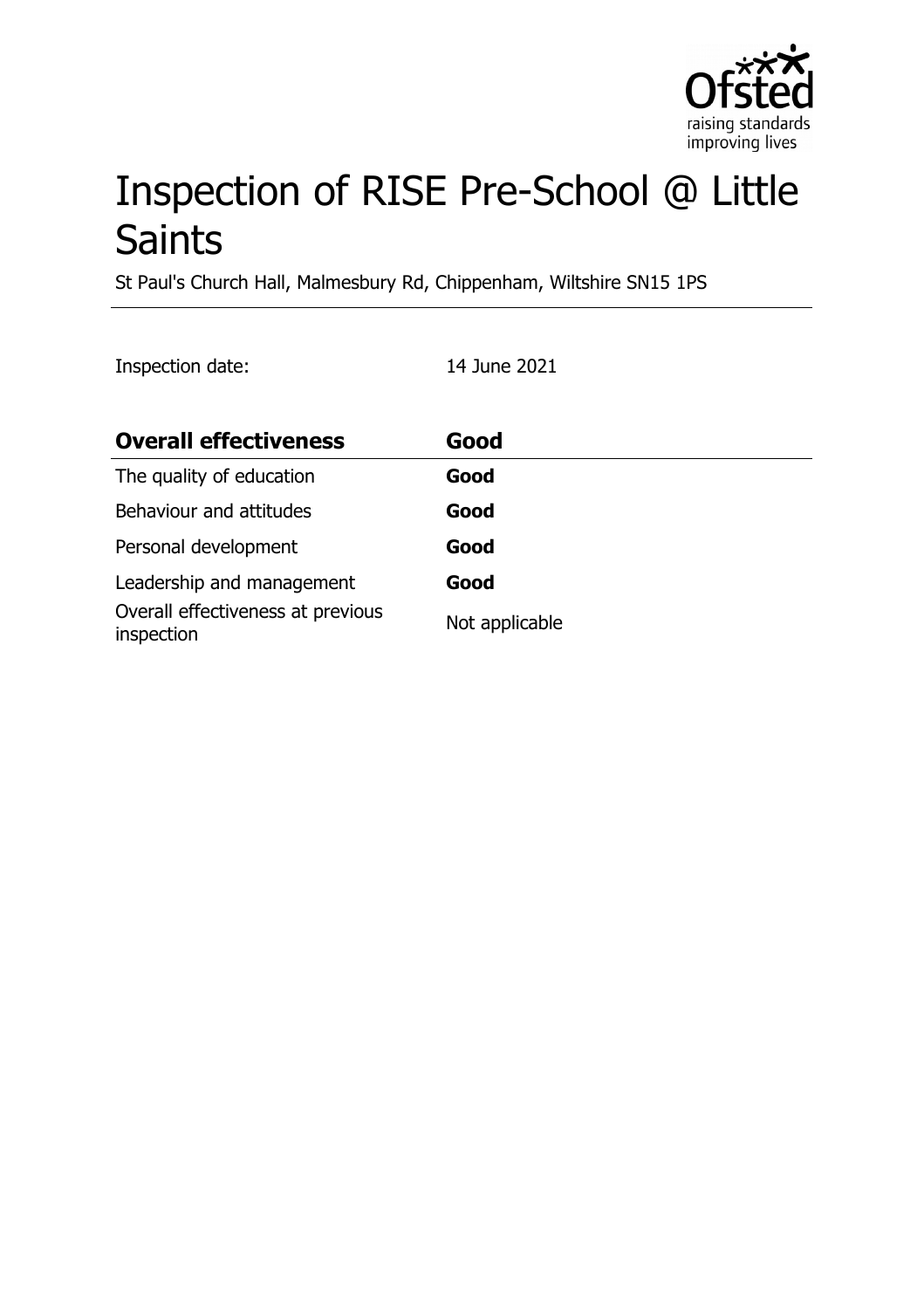

# **What is it like to attend this early years setting?**

### **The provision is good**

The children are happy at pre-school and confident to access their own resources, quickly becoming engaged in activities on arrival. The staff are warm and caring, and know children and families well. Staff promote children's confidence and selfesteem by praising them for their good behaviour and their achievements. They have high expectations of the children, teaching them how to be self-sufficient and how to manage some of their own problems. For example, when children want to pour the water, but do not want to share the jug, a staff member asks them what they could do. Children say 'get the sand timer', and run off to get it, to help them wait for their turn.

Since reopening in September, after being closed due to the COVID-19 (coronavirus) pandemic, the pre-school now has additional health and safety measures in place. Parents no longer enter the pre-school but drop off and collect children at the door. Staff ensure they still have good communication with parents by posting photos and comments in the pre-school's online learning journal. They also talk about the children's day with parents outside the setting, at collection time. The setting is one of three pre-schools run by the Rise Trust.

## **What does the early years setting do well and what does it need to do better?**

- $\blacksquare$  Children who require extra help with their learning are well supported. Staff work closely with families and other professionals to ensure children's needs are met, and they are progressing.
- The children's behaviour is very good, and staff are good role models. If children are asked not to do something, staff offer them an explanation. For example, when children are running inside, they are gently reminded not to run, as they may run into someone. When they take their shoes off outside, they are asked to put them back on, as they may burn their feet on the hot ground.
- $\blacksquare$  The children learn about 'understanding the world' in an exciting way. For example, they make an exploding volcano. The staff and children add ingredients together, discussing what food colouring to use, and how much vinegar and bicarbonate soda. They jump back in excitement as it 'erupts'. They are introduced to new vocabulary including 'eruption' and 'lava'. The enthusiastic staff ensure children are thoroughly engaged in the activity.
- $\blacksquare$  Children are supported well to be independent. They have a water jug and cups available for them to pour their own water, and are reminded to drink on a hot day. They wash their own hands before touching food, and older children use the toilet independently.
- $\blacksquare$  Everyday routine times are used as learning opportunities. For example, at snack time, children count out the food with the adult, as they are putting it in their bowls. When the children's peas keep rolling away at lunchtime, they are asked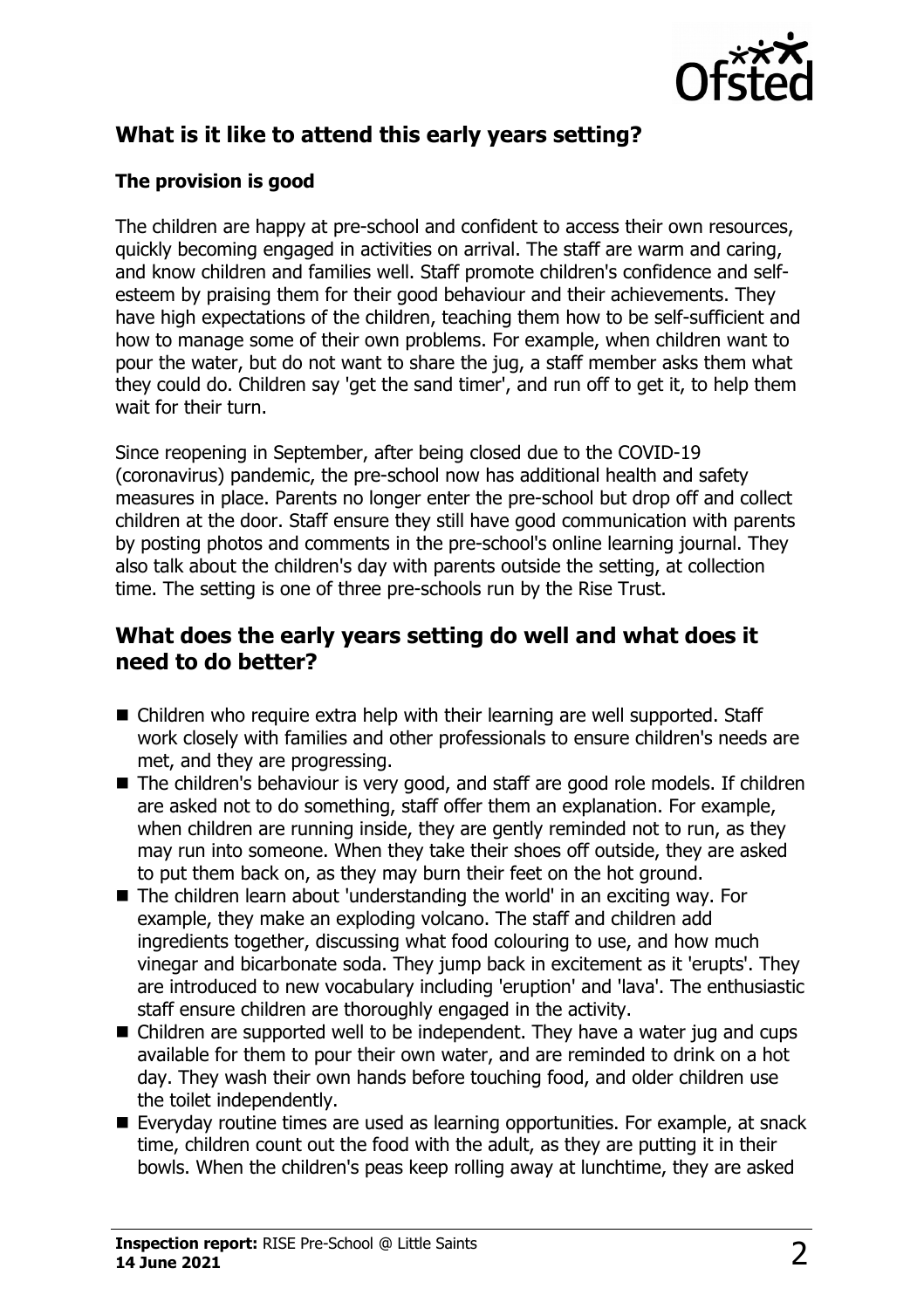

how they could stop this happening, and discuss how they could squash them with their fork.

- $\blacksquare$  Staff plan activities for children based on their interests. For example, children play with dinosaurs in a tray filled with soil, bark and grass. They make nests and cover and protect the dinosaur eggs. They pour water on the mud and turn it into a 'swamp'. Some children are engaged for a long time. However, sometimes there are not enough resources and activities available to challenge the older and most able children, so they become less interested and engaged in their play.
- Parents speak highly of the pre-school. They have confidence in the setting. Parents know their children are being well looked after, and that staff will call them if they need to. They say how caring the staff are, and how their children are excited to attend. Parents are kept well informed of their child's progress through the use of the pre-school's online learning journals, parents' meetings and informal catch ups.
- Leadership is effective. However, the manager manages another pre-school within the Rise Trust, so is not always on site. There is currently no named deputy, and staff within the pre-school occasionally miss the benefits of management's direction and support. However, the manager has plans in place to rectify this. There is no negative impact on children.

# **Safeguarding**

The arrangements for safeguarding are effective.

The staff all have a good knowledge of safeguarding and child protection procedures. Staff attend regular in-house safeguarding training. They know signs and symptoms to look for that may be a cause for concern. Children know what to do in case of a fire emergency, as they practise safe fire evacuation procedures. Children are very safe in the pre-school. All access doors are kept locked, and people have to ring to be let in. The Rise Trust has rigorous recruitment procedures, to ensure staff are suitable before being employed to work with the children.

# **What does the setting need to do to improve?**

#### **To further improve the quality of the early years provision, the provider should:**

- $\blacksquare$  implement plans to improve the management structure, to ensure it is more effective
- $\blacksquare$  provide more challenging opportunities for the most able children, to ensure all children are occupied and engaged in play.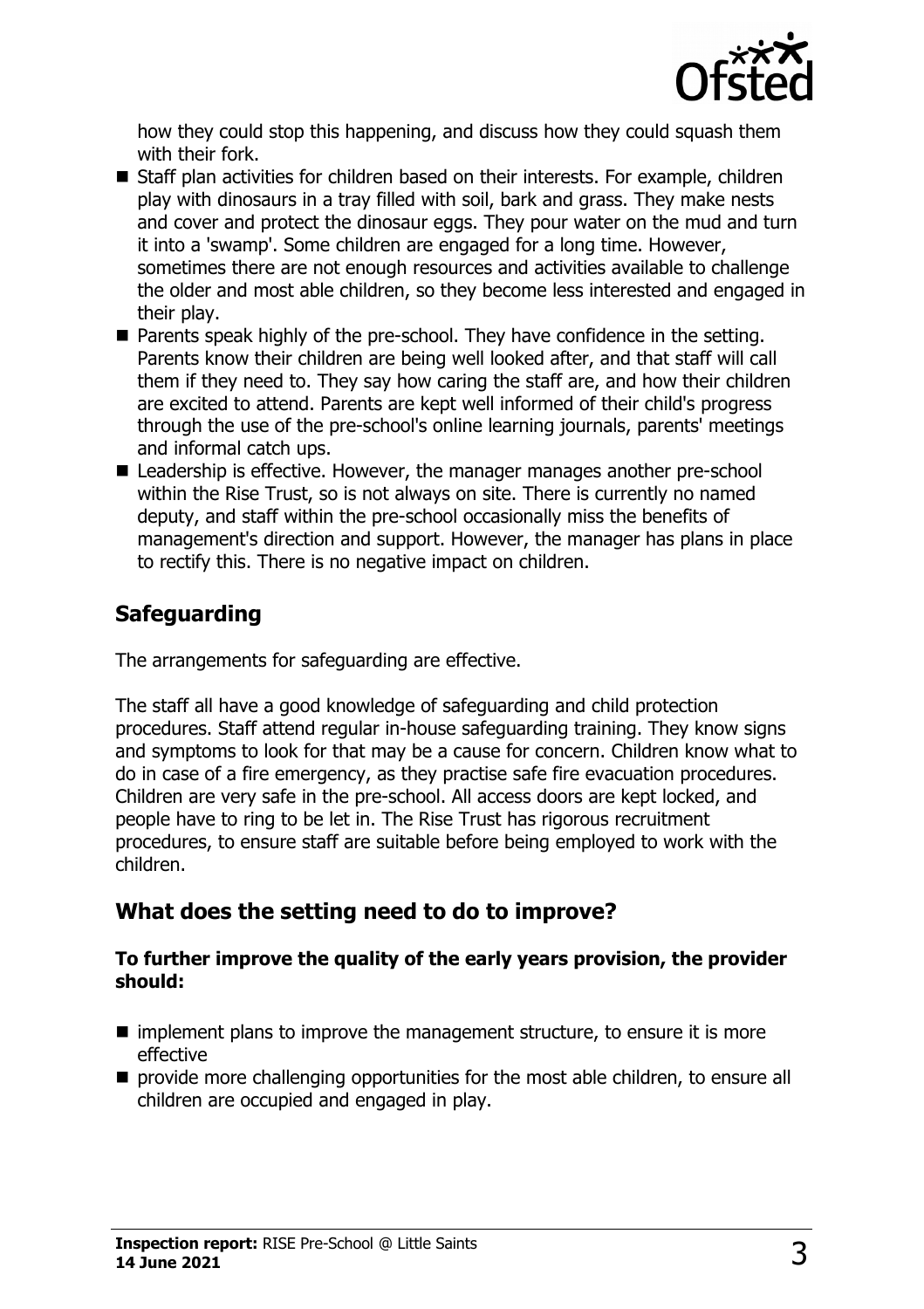

| <b>Setting details</b>                              |                                    |
|-----------------------------------------------------|------------------------------------|
| Unique reference number                             | EY561278                           |
| <b>Local authority</b>                              | Wiltshire                          |
| <b>Inspection number</b>                            | 10194151                           |
| <b>Type of provision</b>                            | Childcare on non-domestic premises |
| <b>Registers</b>                                    | Early Years Register               |
| Day care type                                       | Full day care                      |
| Age range of children at time of<br>inspection      | 2 to $4$                           |
| <b>Total number of places</b>                       | 16                                 |
| Number of children on roll                          | 16                                 |
| Name of registered person                           | The Rise Trust                     |
| <b>Registered person unique</b><br>reference number | RP530600                           |
| <b>Telephone number</b>                             | 01249-463040                       |
| Date of previous inspection                         | Not applicable                     |

## **Information about this early years setting**

RISE Pre-School @ Little Saints registered in 2018 and is located in a church hall in Chippenham, Wiltshire. It provides funded early education for children aged two and three years. The setting is open Monday to Thursday, from 8.45am to 2.45pm, during term time only. It is part of The Rise Trust.

## **Information about this inspection**

#### **Inspector**

Joanne Neenan

#### **Inspection activities**

- $\blacksquare$  This was the first routine inspection the provider received since the COVID-19 pandemic began. The inspector discussed the impact of the pandemic with the provider and has taken that into account in their evaluation of the provider.
- $\blacksquare$  The inspector spoke to the staff and children at appropriate times during the inspection.
- $\blacksquare$  The manager and the inspector did a joint observation of an activity.
- $\blacksquare$  Parents spoke to the inspector about the setting.
- $\blacksquare$  The inspector checked that suitable checks had been done to ensure staff were vetted to work with children.
- Children and staff were observed by the inspector both inside and outdoors.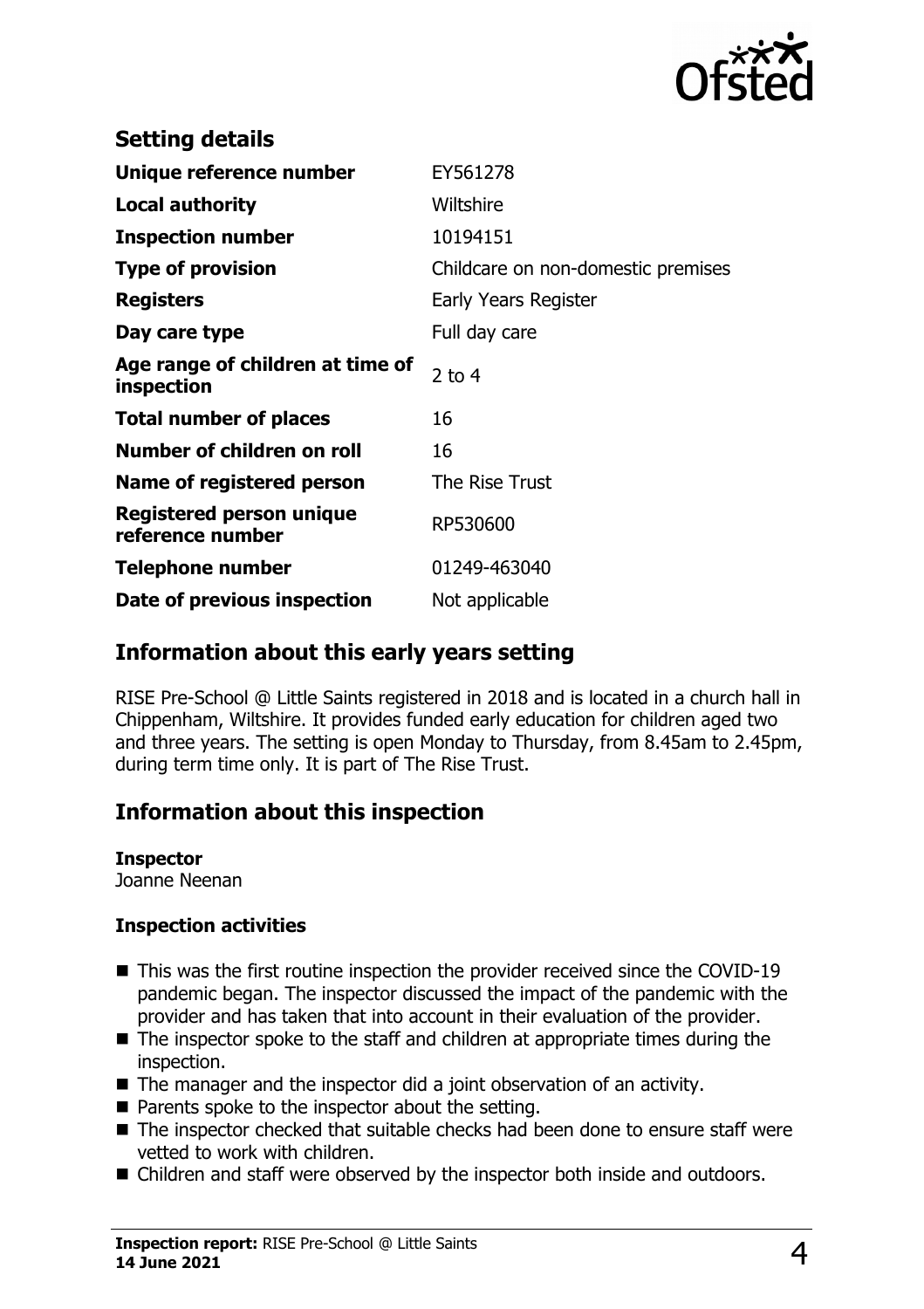

We carried out this inspection under sections 49 and 50 of the Childcare Act 2006 on the quality and standards of provision that is registered on the Early Years Register. The registered person must ensure that this provision complies with the statutory framework for children's learning, development and care, known as the early years foundation stage.

If you are not happy with the inspection or the report, you can [complain to Ofsted.](http://www.gov.uk/complain-ofsted-report)